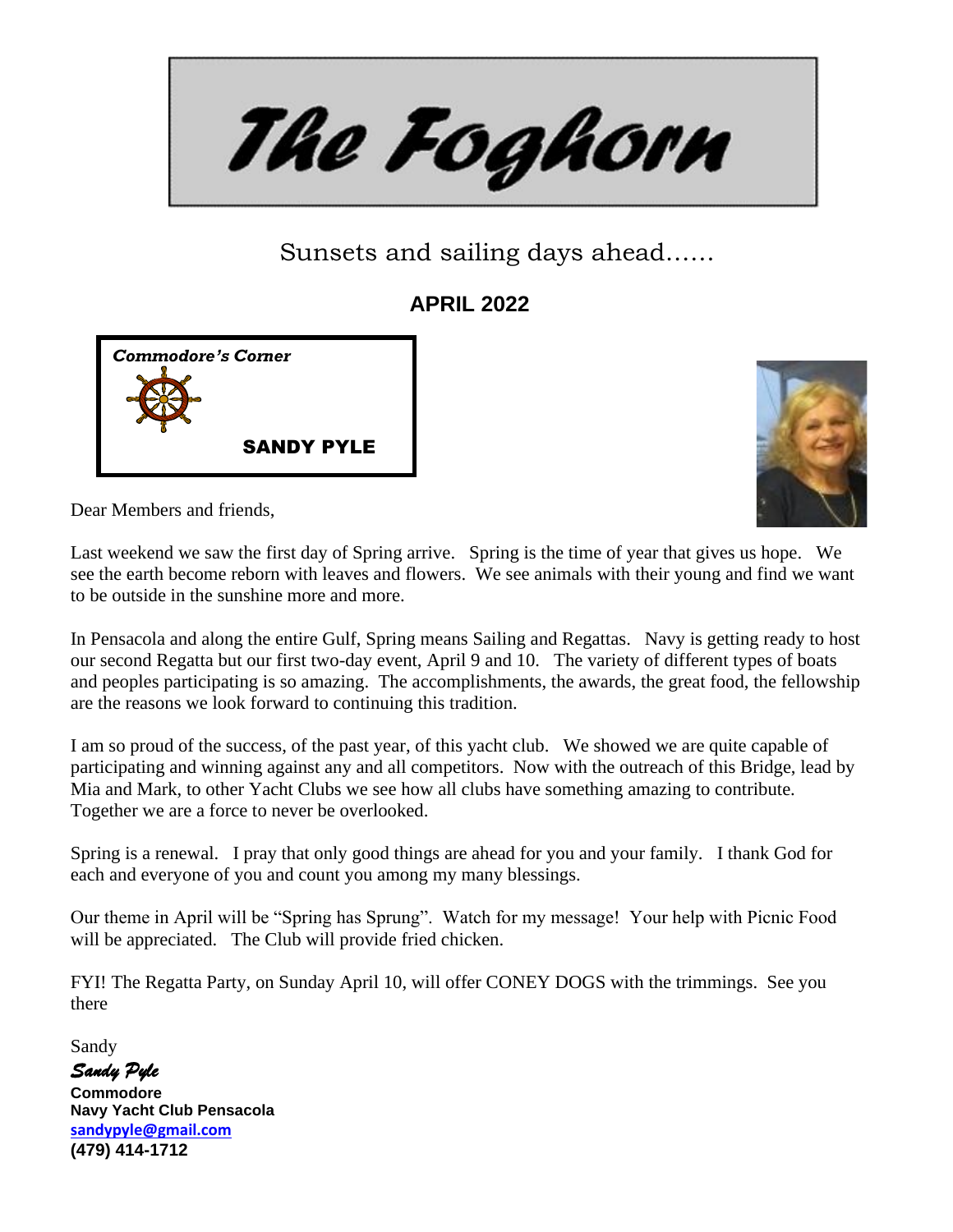# **Vice's Verses**



## MIA OTTESEN



Several of us had the opportunity to participate in the Satori Foundation's most recent sailing class. We had four nights of class work which included, rules of the road, knot tying, man overboard drills, navigation, and wind

direction. We also got to have two full days of sailing where we were able to practice these skills on a 42' and 46' sailboat. Everyone did a great job, gained a lot of confidence and spent time with some really great sailors. Of the ten participants, six were from PNYC ; Steve and Ronnie Boomer, Nailia Tagirova, Frank Bean, Paula Finley and myself. We were even able to have a little race from 2 to 21 and back. A great time was had by all. Many thanks to Bob Kriegal (PNYC and Instructor).

#### *Mia Ottesen*

**2022 Vice Commodore [fiveottesens@gmail.com](mailto:fiveottesens@gmail.com) (719) 237-7797**



Welcome to the Navy Yacht Club Pensacola. As an all-Volunteer organization we look forward to your becoming directly involved in many of the activities and events conducted by NYCP. It is the interest in and commitment to the avenues of service that makes the administration and operation of the Club successful. We look forward to an exciting year and the success of our membership becoming personally involved with their time and talents. We appreciate your interest and willingness to make a commitment especially in the following areas of activity: Social, Sailing, Communications and Site Management Sincerely,

 *The 2022 Navy Yacht Club Bridge Officers*



#### **STEVE BOOMER**



#### Hello All,

Are you are interested in being trained to help with our regattas and any of our other yachting activities that will be coming up in 2022? Please, let us know, we would love to have you help out. There is always something fun to do!

*Steve Boomer* **2022 Rear Commodore [steve.boomer@gmail.com](mailto:steve.boomer@gmail.com)**



**"Racing News" – Mark Smith**



Hello All,

My goodness how the weather changes here, it'll be summer by the time we have our next race on April 9&10. The race on the ninth will be a seabuoy race and the races on the 10th will

be course racing. Still looking for volunteers for one day or two just let me know, I'll have the calendar at the general membership meeting. We are entertaining the thought of putting a team together for Challenge Cup. Feedback would be wonderful.

*Mark Smith*  **2022 Fleet Captain [nacra20](mailto:nacra20onedesign@gmail.com)[@cox.net](mailto:nacra20onedesign@gmail.com) (850) 291-2545**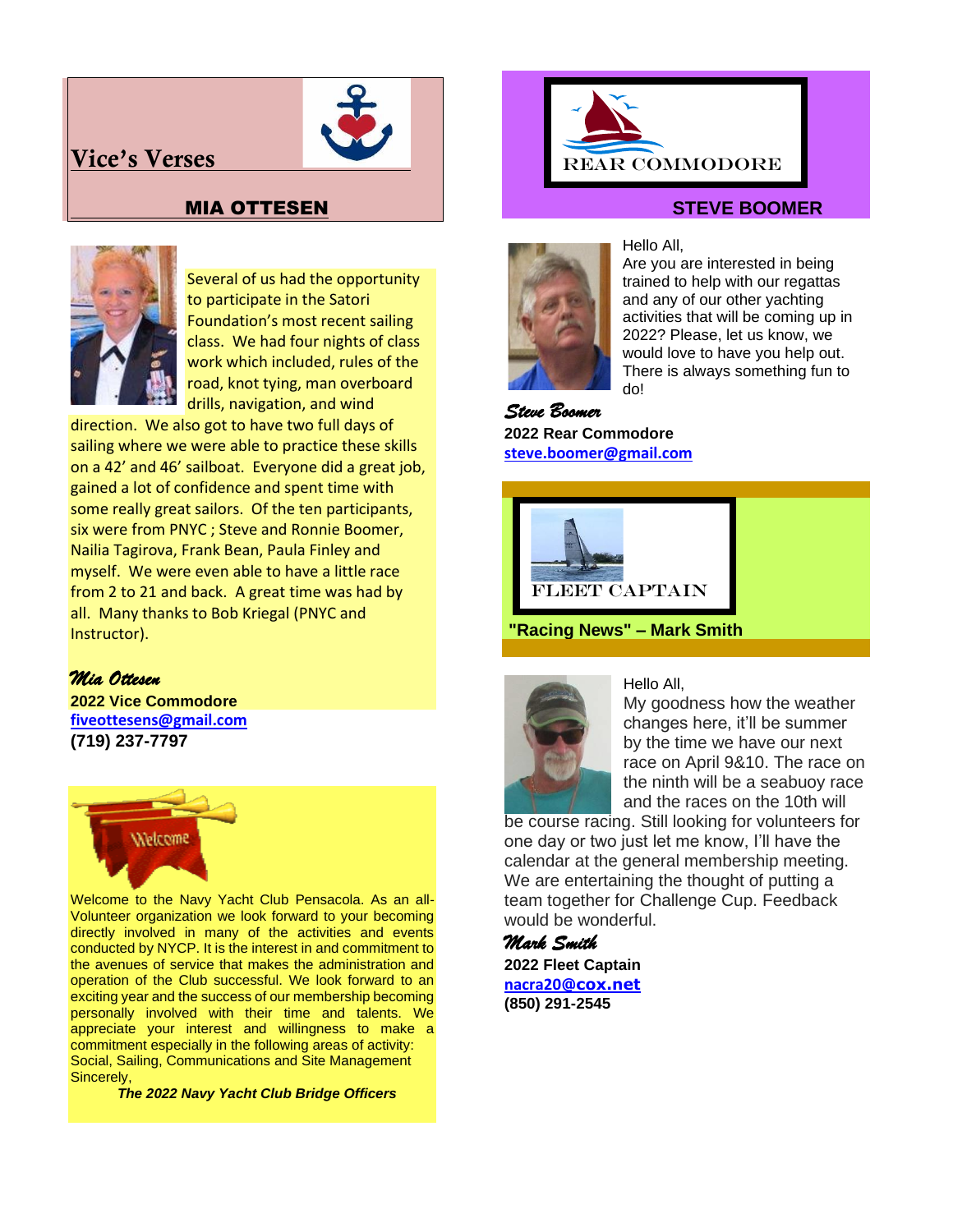## **2022 NYCP Racing Calendar –**

- *Mar 5* **– CC#1/Maxine #1 (Bay Champ #3)**
- *April 9&10* **– CC#2 (Bay Champ#6)/Sea Buoy**
- *June 11&12* **– 59 th Annual Navy Cup**
- *July 16* **– 42 nd Bikini Regatta**
- *Sept 10* **– CC#3 (Bay Champ #10)**
- *Oct 15* **– CC#4 (Bay Champ #11)**

**\* Ladies Sailing Trilogy Race Series – 2022 - Plus Additional Ladies Racing / Boating Events June 4 – Fleur de Lis – SYC, NOYC, LPWSA July 16th - Bikini Regatta – Navy Yacht Club July 23 rd – 24 th – Race for the Roses / GYA Women's PHRF Championship –Pensacola Beach Yacht Club Aug 6th – Fast Women – Point Yacht Club Aug 13-14 – Knost Regatta – PCYC (Women's Flying Scot) Aug 20 – Pam Sintes – NOYC Sep 25 – Coco Seemann - SYC Oct 8 – Pink Ribbon – SYC-LPWSA Oct 8 – Mermaid Regatta - HYC**

**Navy Flying Scot Sailing**

If you are interested in practicing with the racing crews or just would like to go for a sail in our club boat – the Flying Scot - let us know and we will work out a time with you and be happy to help with any instructions necessary for you to enjoy our club boat along with this beautiful place, we call home. The Flying Scot is a classic boat that never goes out of style.





**NYCP – the next General Membership Meeting is April 7, 5:30 PM at Island Cove Marina Facility– All Guests are Welcome to attend our future meetings and gatherings.**

Club website at [www.navypnsyc.org](http://www.navypnsyc.org/)  and sign up on the "Crew" Link posted. A Crew List of wants and needs will be compiled and made available.



 *The Social Committee helps with Membership meetings, Regattas and Special Events. Here is a list of some of our events in 2022:*

WAVE Day on the Bay - *Kathy Champagne*





 *August 27, 2022 – W.A.V.E. Day on the Bay*



Hello All,

If you are new members to the club - we would like to welcome, you. We look forward to seeing you at our future meetings. If you bring any new friends with you to

the meeting be sure to let us know so we can introduce you or your friends to our membersyou never know who may want to join our ranks and become the newest Navy Yacht Club member.



**2022 Miss Hospitality [ivaprosser@gmail.com](mailto:ivaprosser@gmail.com) (850) 485-5533**



Looking to Crew on a

boat – Or Boat Owners - do you need Crew to sail...check out the Navy Yacht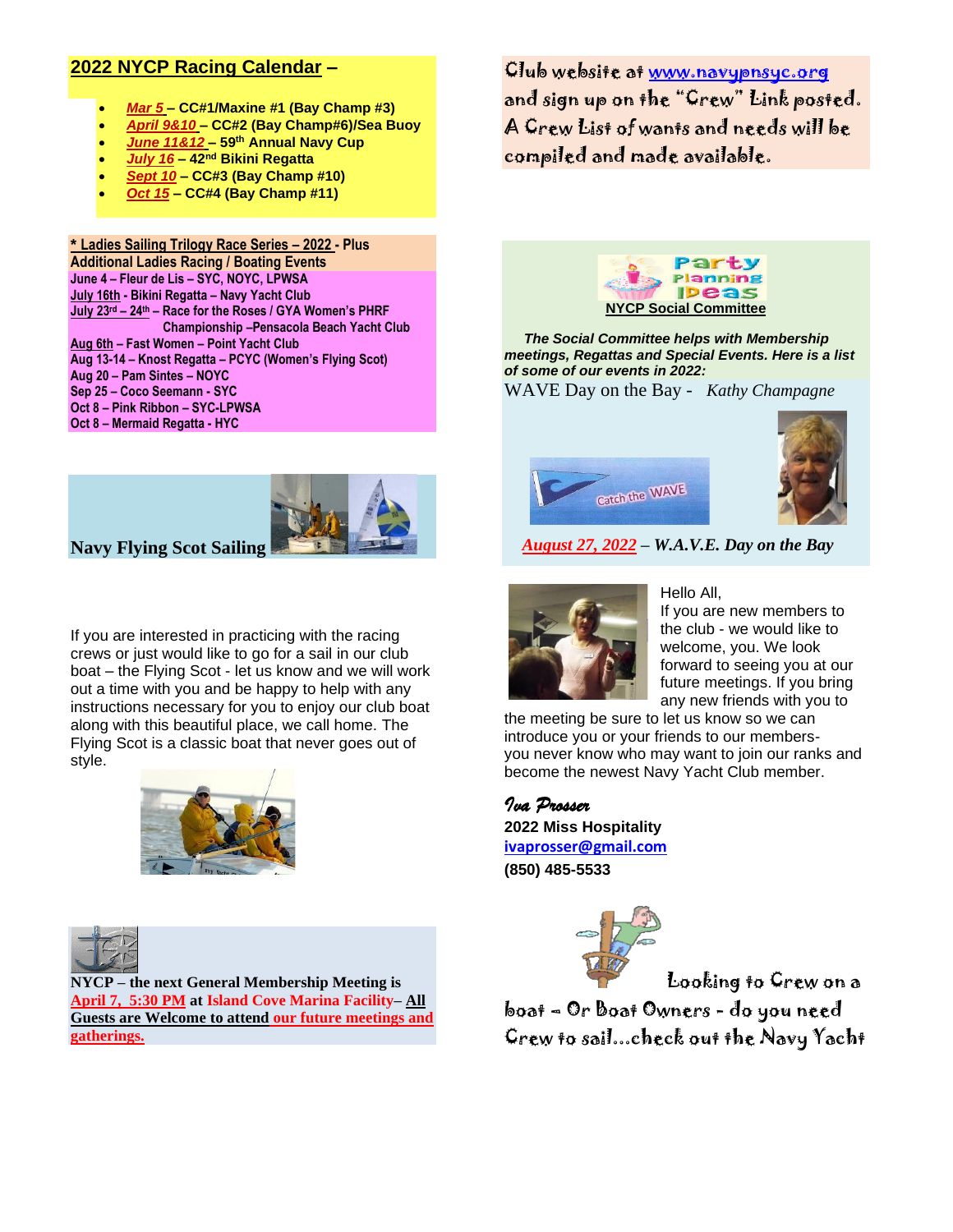# **Membership From Libby Day**



#### Happy spring!

During early March, emails were sent to all NYCP members with delinquent dues. Also, the NYCP Bridge Officers voted to extend dues renewal to April 7,2022. If you have not

renewed your NYCP 2022 membership dues, please do so ASAP.

If you have changed your address, phone number, or email address please let me know so I can update the membership roster.

Thank you, Libby Day NYCP Membership Chair 850-292-9856 Libbyday20@gmail.com





#### **Hello Navy Yacht Club,**

We use the Square for debit card charges for meal payments and bar donations at our membership meetings as well as ship store purchases with great success. Let me know if you have any questions regarding this type of

payment. Please contact me at: [wyatt.da.mcallister@gmail.com](mailto:wyatt.da.mcallister@gmail.com) for any club related issues.

## *Wyatt McAllister*

**2022 NYCP Treasurer [wyatt.da.mcallister@gmail.com](mailto:wyatt.da.mcallister@gmail.com)**

**Who else in our Navy Yacht Club family has an interesting moment in history here on the Pensacola Naval Air Station?**



**From the Historian – Scott Shoemaker**

# From the Webmaster



## **Richard Smith**



Check out the photos from the Navy Yacht Club activities throughout the year. If you have a picture to submit …be sure to let us know.

Whether you download photos or any other files, you need to be sure you save them to your

computer so you can print them, or just view them when you have the time. But remember, computers do crash, and it may happen to you. When they do crash there goes all those important photos or documents. To ensure you do not lose any valuable files, make sure you back them up regularly to the cloud, or to an external hard drive. A one or a two Terra Byte hard drive can be purchased for fewer than one hundred dollars and set up to automatically back up your files on a regular basis. It is money well spent, especially if it saves those pictures and documents that are so important to you.

## *Richard Smith*

**2022 Website and Newsletter Director [rps2949@att.net](mailto:rps2949@att.net)  (850) 453-1994**

#### **2021 marks 90 Years of Navy Yacht Club HISTORY and the 58 th Annual Navy Cup**



#### Hello All,

If you have any old photos of the Navy Yacht Club or any of the club's past activities or our current activities, please be sure to contact myself or any member of the yacht club board or send them to the

Foghorn for archiving. If you take any new photos, please send us a copy or if anyone has any hardcopy photos, print media, or other content to be archived, I have scanning capabilities so will accept the materials and return them the next membership meeting. - We are planning a special presentation for the end of the year and your photos will help make the celebration significant.

Thanks for your help in keeping our history alive.

## *Scott Shoemaker*

**2022 Historical Archives Director [scotty@ratherbsailing.net](mailto:scotty@ratherbsailing.net)**